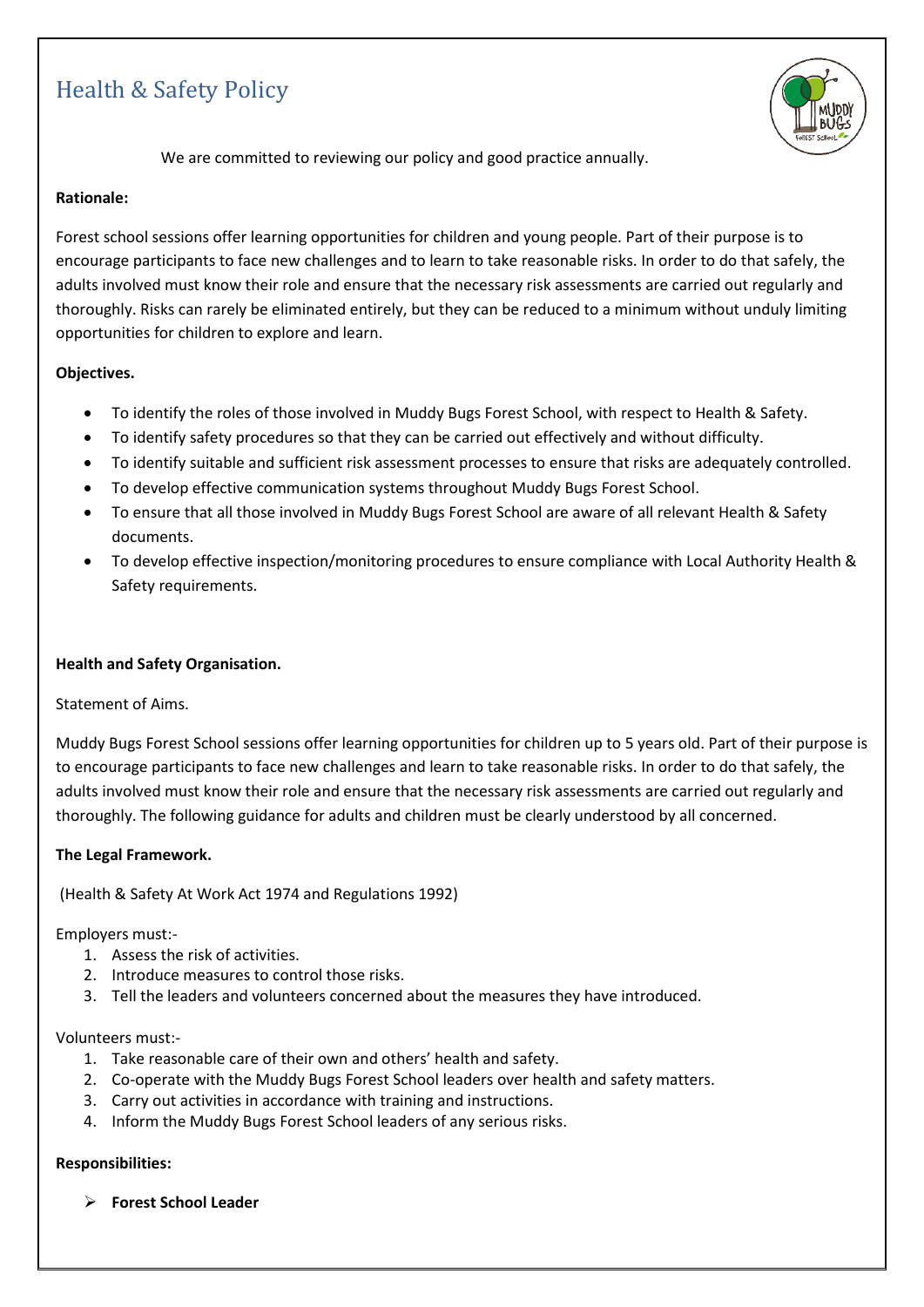Muddy Bugs Forest School staff have the overall responsibility for the supervision and conduct of the session.

The staff should:-

- Follow the health and safety guidelines and policies.
- Undertake a comprehensive risk assessment.
- Clearly define each leaders'/volunteer's role and ensure all tasks have been assigned.
- Be familiar with the site.
- Be aware of child protection issues.
- Ensure that adequate first aid provision is available.
- Undertake the planning and preparation for the visit, including briefing group members.
- Review activities and advise each other where adjustments may be necessary.
- Ensure that parents are aware of what the visit involves via the booking form.
- Observe the guidance for forest school leaders and other adults.

# ➢ **Additional Adults/Volunteers**

Other adults should be clear in their roles and responsibilities.

They must:

- Do their best to ensure the health and safety of everyone in the group.
- Not be left in sole charge of children. Follow the instructions of the forest school leader and teacher adults and help with the control and discipline.
- Speak to the leader/adults if concerned about the health and safety of children at any time during the visit.
- Observe the guidance for teachers and adults.

# ➢ **Children**

Muddy Bugs staff must make it clear to children that they must:

- Follow the instructions of the leader and any other adults.
- Look out for anything which might be a threat and tell an adult about it.

Attendance at Forest School by children and young people whose behaviour may be considered to be a danger (to themselves or to the group) will be reviewed, and strategies put in place to allow them to participate wherever possible.

# ➢ **Parents**

Muddy Bugs Forest School Leaders should:

- Tell parents how they can help prepare their child for the session.
- Invite parents to support Forest School sessions as a volunteer if they wish.

# Parents will need to:

- Provide emergency contact numbers on the information sheet at time of booking.
- Sign a consent form.
- Give Muddy Bugs staff information about the child's emotional, psychological and physical health.

# **Muddy Bugs Health and Safety Guidance.**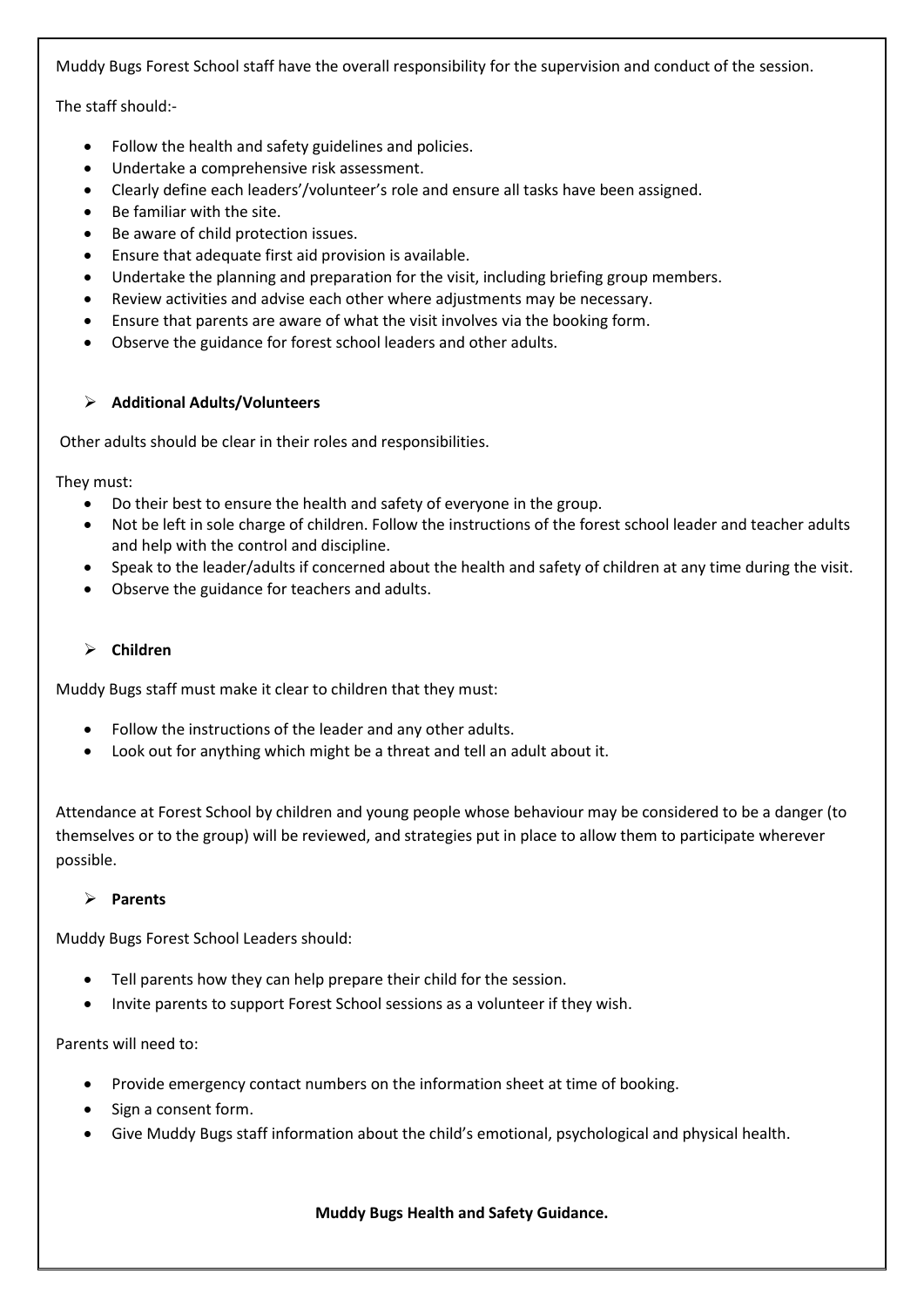## **Statement of Aims**

Muddy Bugs Forest School sessions offer learning opportunities for children up to 5 years old. Part of their purpose is to encourage participants to face new challenges and learn to take reasonable risks. In order to do that safely, the adults involved must know their role and ensure that the necessary risk assessments are carried out regularly and thoroughly. The following guidance for adults and children must be clearly understood by all concerned.

## **Supervision**

## *Baby and Toddler sessions*

During Forest School sessions, children will be fully supervised by their parents/guardian. Two Muddy Bugs Forest School leaders will be present and there may be additional volunteers too. Volunteers who wish to help at the sessions will be taken through the Muddy Bugs Forest School Induction Pack and participate in a health and safety briefing session. Although Muddy Bugs Forest School adults are not left alone with children and young people, it is essential that adults who regularly help as volunteers are police checked. Usually, a group will be no larger than fifteen children and an appropriate ratio of adults to children will be observed as parents/guardians are staying for the duration of the sessions.

## **The Shelter**

Where possible a shelter will be constructed within a Forest School site. This will be both sturdy and waterproof and will be regularly checked for stability and safety.

#### **Firesite**

There are designated areas for firesites at Herons Wey, Muddy Bugs Forest School's site. Seating will be arranged for the children to sit on at a safe distance from any fires lit. The children and young people will be encouraged to always walk around the outside of the designated area, and they will not approach any fires unless specifically supervised to do so. Water will always be available to safely extinguish fires and the fire site will be designed to reduce the risk of any spread of fire.

#### **Toilets/Hand washing**

There are two toilets at Muddy Bugs Forest School sites (in Alders cabin). Children and adults can use the toilets. However, sessions only last a maximum of 90 minutes and in practice most complete the session without the need to go. There are no baby changing facilities available, and parents are asked to take all nappies and wipes away with them. There is running water available within the toilet block, but for each Forest School session there will be a container of water on site. Hand wash, towels and antiseptic wipes will also be available.

**First Aid** Both Level 3 qualified Muddy Bugs staff have the relevant first aid training and a First Aid Kit, along with relevant emergency equipment, which will always be readily accessible. There will also be a mobile phone on site and in the event of a serious accident the emergency procedures will be followed.

#### **Vegetation**

The areas of woodlands used are checked for toxic plants and participants will be instructed not to pick or eat any plants. Areas of nettles, brambles and other potentially harmful plants will be cut regularly to open up areas for access, but some areas will be left uncut to support dependant wildlife.

# **Using Tools/Lighting Fires**

Participants will only be involved in using sharp tools/fire when the Forest School Leader deems that they are confident and competent at working in the woods. When tools such as penknives and small saws are used the younger participants will always be appropriately supervised. Fires will only be lit in the designated areas and again the participants will be appropriately supervised.